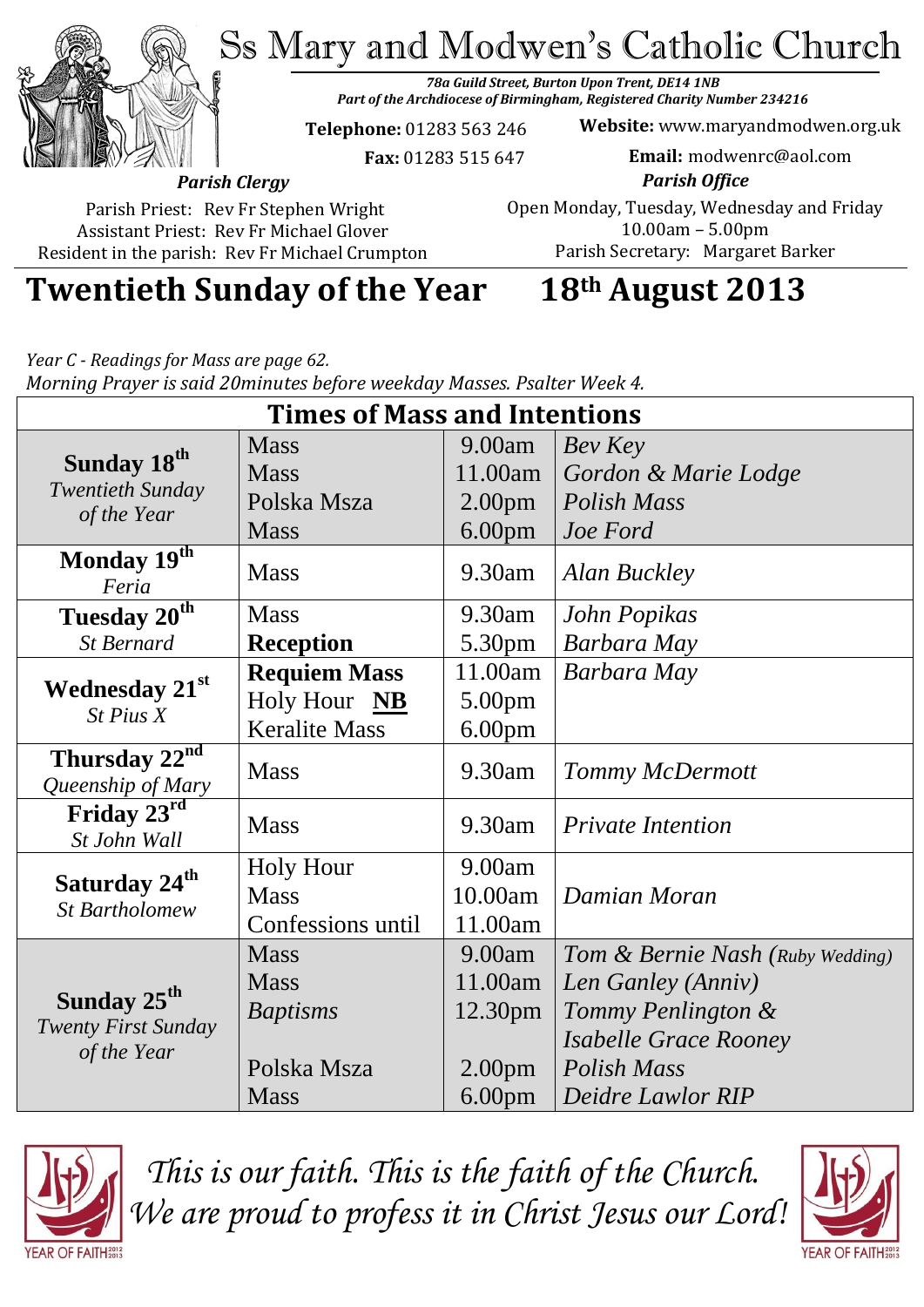### **Please pray for all the sick and housebound of the Parish:**

Kathleen Benson, Dennis Cooper, David Hughes, Eileen Lee, Pat Bolton, Irene Hill, Mary Burnside, David Hastilow, Maureen & Sidney Parker, Olive Wilson, Eve Goode, Sarah Pursglove, Marjorie Staley, Marie Gibson, Martin Halligan, Martin Goddard, Merlin Joseph, Mary Hyde, Baby Katie, Betty Gould, Michael Wright, Tony Kerr-Delworth, Fr Bernard Shaughnessy, Mary Conway, Baby Tomasz Weedon, Kay Elizabeth Webster, Kirsty Freeman, Peter Hunt, Jonjo Finnegan, Michael Cobley, Russ Simpson, Brian Baldock, Joe & Marg Emery, Baby Niamh Rodriguez, Sylvia Breen, John Wain, Fr Rob Taylerson, Bob Holland, David Priest, Baby James Kersey, Baby Elsie Mae Freeman, Jean Jackson.

### **Lord Grant Eternal Rest to those who have died recently:**

Damian Moran. Ron Cobley.

Barbara May whose Reception into Church is on Tuesday 20<sup>th</sup> August at 5.30pm and Requiem on Wednesday  $21<sup>st</sup>$  August at 11am.

**Offertory Collection:** £329.28 (non Gift Aid); £297.12 (Gift Aid) Standing orders £460 (Gift Aid) thank you for your generosity.

Building and Development Fund  $- E$  249.28 Building & Development Fund running total: £18,219.66

This Weekend – Second Collection – Building and Development Fund Next Weekend – Second Collection – Building and Development Fund 1<sup>st</sup> September – Second Collection – Building and Development Fund

## **For Next Sunday: -**

G Marshment, H Wallace, S Radford **EUCHARISTIC MINISTERS** Sunday – Rev Fr Peter Smith J Joseph, J Fisher, M Noble Monday – Rev Fr Paul Smith A Tuhey, J Elliott Tuesday – Rev Fr Archibald Snell

L Farrington, K Farrell, A Dyche Wednesday – Rev Fr Edward Sopala

#### **CASHIERS**

Gus & Maureen

# **CHURCH CLEANING**

Jane M, Graham & Maureen **FLOWERS**  Jean & Margaret

#### **Please Pray for the Priests READERS of the Diocese:**

**TEA & COFFEE** Thursday – Rev Fr Matthew Soji Lee & Roger Friday – Rev Fr Stephen Squires Sue & Lila Sue & Lila Rachel & Margaret Sunday Next – Rev Fr David Standen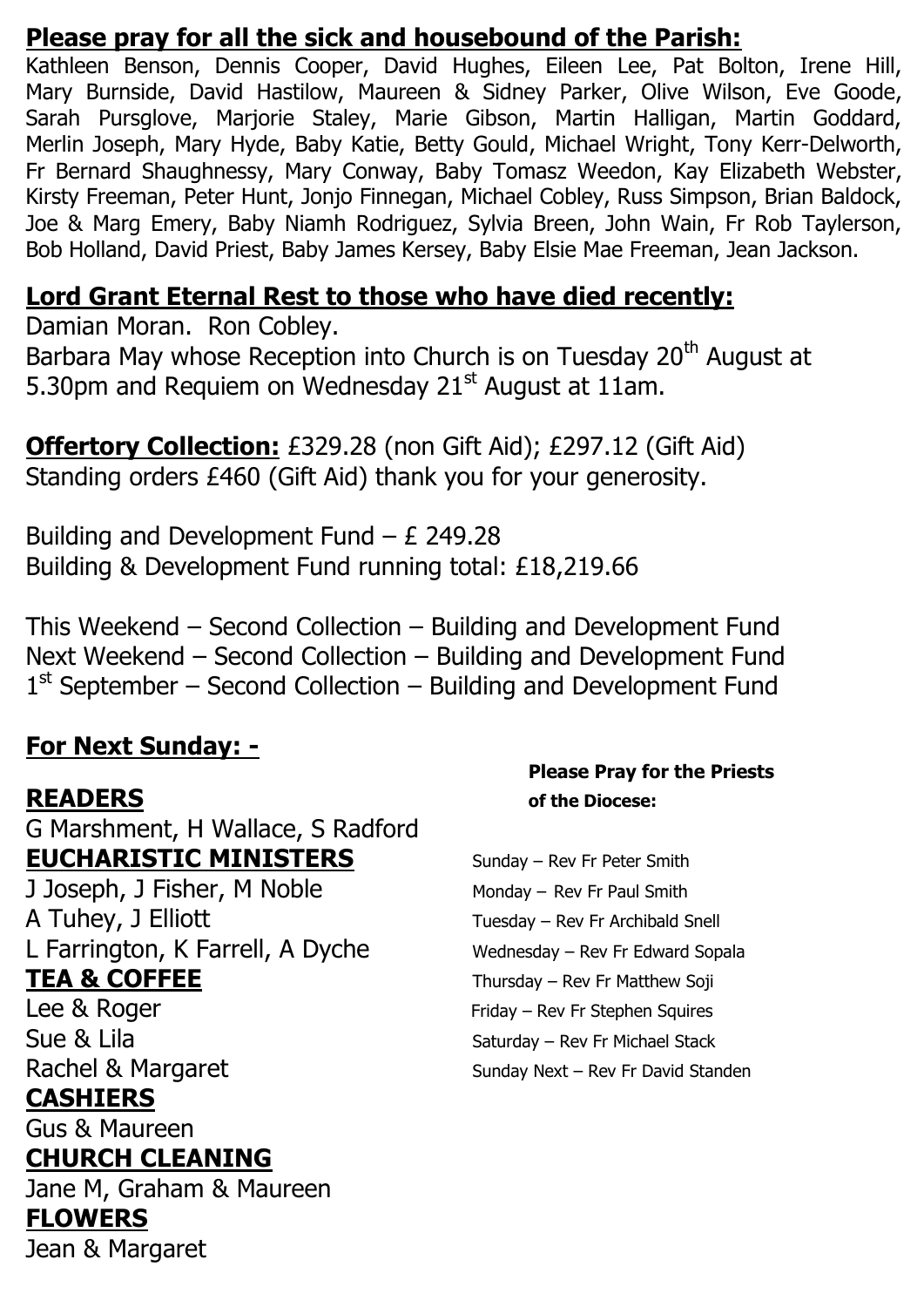# **YEAR OF FAITH:-**

**Day of Pilgrimage Blessed Dominic Barberi** on Saturday 31<sup>st</sup> August at St Dominic's Stone and Aston Hall. See poster for details. There does not seem to be sufficient interest to run a coach so please be generous in offering lifts to one another if you are willing.

**Day of Reconciliation – Saturday 14th September** Pope Francis has invited the Church to celebrate a day where throughout the world the Sacrament of Reconciliation will be offered in Church. Here we will offer one hour for the Sacrament of Reconciliation on Saturday  $14<sup>th</sup>$  September 10.30 – 11.30am. There are Year of Faith handouts at the back of Church with words of encouragement for adults, teenagers and children. Please help yourself to copies.

**Rite of Commissioning of Catechists and Children's Liturgy Leaders –** 29<sup>th</sup> September 2013:- We are very grateful to our parish catechists and children's liturgy leaders for their generosity in helping adults and children learn more about the love of God. To mark the start of the International Conference and Pilgrimage of Catechists taking place in Rome as part of the Year of Faith, Pope Francis has asked all parishes to celebrate a commissioning service on  $29<sup>th</sup>$  September. We invite all our parish catechists and children's liturgy leaders to be commissioned on that day during Mass.

**YEAR OF FAITH BOOKLETS:** The next booklet is available at the back of Church. Donations gratefully received.

**CATHOLIC TODAY:** Latest Edition available at the back of Church. 50 pence. **BIBLE ALIVE:** August edition available from Stephen Room.

**PARISH LOTTERY:** Last week 98 numbers played. Winning Number - 113, Cecelia Denham - £49.00. Congratulations. Your cheque can be collected this weekend.

**RCIA:** In the Autumn we will be offering sessions for adults who are discerning whether they wish to become Roman Catholics. For more information please speak to Fr Stephen or Fr Michael.

**SACRAMENTAL PREPARATION FOR HOLY COMMUNION AND CONFIRMATION:** In the Autumn we will be offering sessions for children who are at an age to prepare for those Sacraments and do not attend St Modwen's Primary School. Children in Year 3 and above are at an age for Holy Communion, children in Year 6 and above are at an age for Confirmation. Application forms are available at the Parish Office.